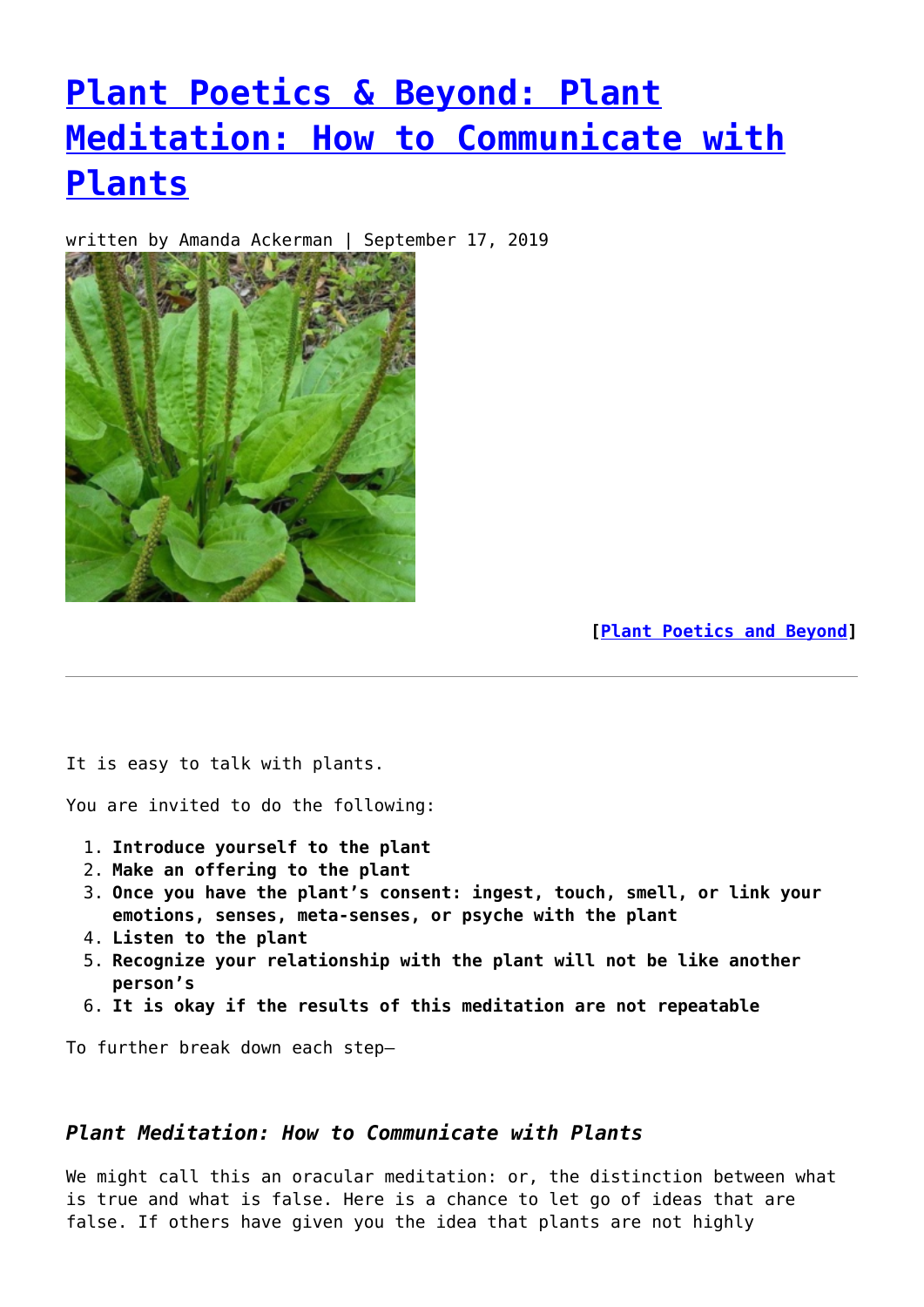intelligent and perceptive, then they need amplify their own intelligence and perception. And who are we to measure intelligence? People pass along so many false ideas. But now you can ditch your muted senses and forgo linguistic abstinence – and course correct an error in ideology. We might call plant meditations: the distinction between what is true and what is false. We might call plant meditations: the presence of others, and hence, reality as such. We might call plant meditations the conjoining verb: remember. As in, we can only remember together.

### *It is easy*

You are already communicating with plants at all times. Plants are already communicating with you at all times. You are breathing and metabolizing each other at all times. Even though they are said not to have nervous systems, plants are constantly registering the smallest shifts in their connected world, like the nerve endings of a musical instrument. Their brains are their root system. Plants are trying to get your attention. Plants are trying to help you. They are all for the common good. Also, your third energy center, located around your navel, is where you are part plant. It is where you are the color yellow. This plant part of you is very watery, very emotional, and very giving. Plants are emotional creatures and will often communicate with you by giving you feelings. So, whenever you do a plant meditation, you can just start by noticing your feelings. Sometimes, just stand next to a plant, or smell it, and notice your feelings. Have you ever noticed how, sometimes, the more you listen and stare, every form in nature starts to look like every other form? Like, tendrils look like tentacles, sea anemones look like succulents. Like all the metaphors we use to link blood and wine and water. Sometimes, all words can start to look alike. Plants and humans communicate easily: undo the Kyriarchical language of Babel.

#### *1. Introduce yourself to the plant*

All conversations start with introductions. Perhaps you offer your given name, your chosen name, your real name, or all your names. Perhaps you talk about your human and nonhuman ancestors, where you were born, the lands you live with. Perhaps you talk about other incarnations, past or future or concurrent. Perhaps you talk about who or what you serve. Perhaps you talk about what you want. Perhaps you talk about your job. Perhaps you talk about your writing. Perhaps you talk about what you love. Perhaps you talk about what you're good at. Perhaps you talk about your struggles. Perhaps you talk about your dreams for the world. As with any social relationship, when you first say hello, the conversation needs a place to begin. Any conversation is always a multi-species conversation.

#### *2. Make an offering to the plant*

Plants are generous: it is unlikely you will meet one who will demand anything (although they may), but you will give them a gift anyway. They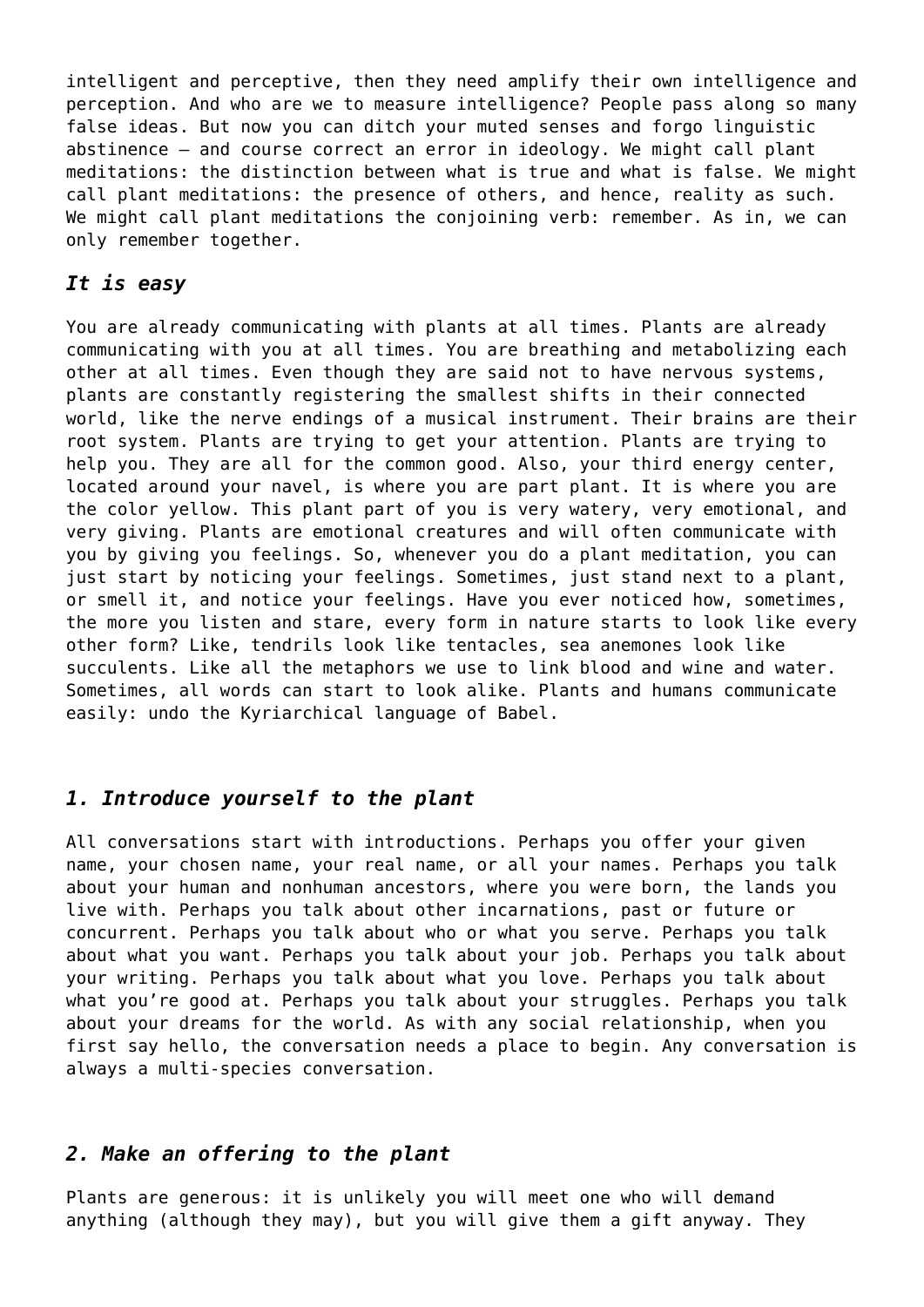don't keep tabs and they're not into money. It's okay: this is not a consumer relationship, unless you make it one, but please don't make it one. Since plants breath us, you may offer your breath. Since plants give us their tastes and medicines, you may offer your spit. Since plants resound with and are nourished by our dreams, you may offer a strand of your hair. But it's between the two of you: you may offer them anything else. You may say to them, "I believe in you with all my heart." That is an offering. Because, to whom can you really ever say: I believe in you with all my heart?

# *3. Once you have the plant's consent: ingest, touch, smell, or link your emotions, senses, meta-senses, or psyche with the plant\**

This practice creates a sense of belonging in each other: you get to experience the world through the plant's body, and the plant gets to experience the world through your human body. New homes are mutually forged, new ways to tunnel through and out of our dire circumstances. When we reach the sunlight, we chew it. We are spirited again.

#### *4. Listen to the plant*

This can just be an exercise in feeling. However, the form this communication takes will depend on how the plant speaks and how you listen to or receive languages. When consciously communicating with plants, some people hear words or music. Some people taste. Some people smell, some see images. Some feel pangs or pleasures, heat or cold, in their bodies. All languages exist on an interspecies, sensory, and meta-sensory spectrum. Glossolalia is the belief that the sound units of speech were created while people were in trance states – doing plant meditations. Also, plants cannot help but listen to us. The plant body is too sensitive not too. In this forged home of listening and giving: to wear the Grandmother's tongue, as she chews on sunlight. To not blame words for the worst of ourselves. To sympathize with the livingness of words. As it is said: the best thinking is done collectively.

## *5. Recognize your relationship with the plant will not be like another person's*

Plants do not have *properties* any more than you do. Like you, some plants are good at certain things and not so good at others. Like you, they are learning what this world is asking of them. Like you, they are figuring out what they can offer the world. Then their bodies and words are adjusting; they might smell or taste different, or sound different, from moment to moment. Like you. In some relationships, it is the world we are talking about. We are talking about the world and the state of the world: or we are not. Sometimes we are interacting with just one creature. Sometimes we are interacting with